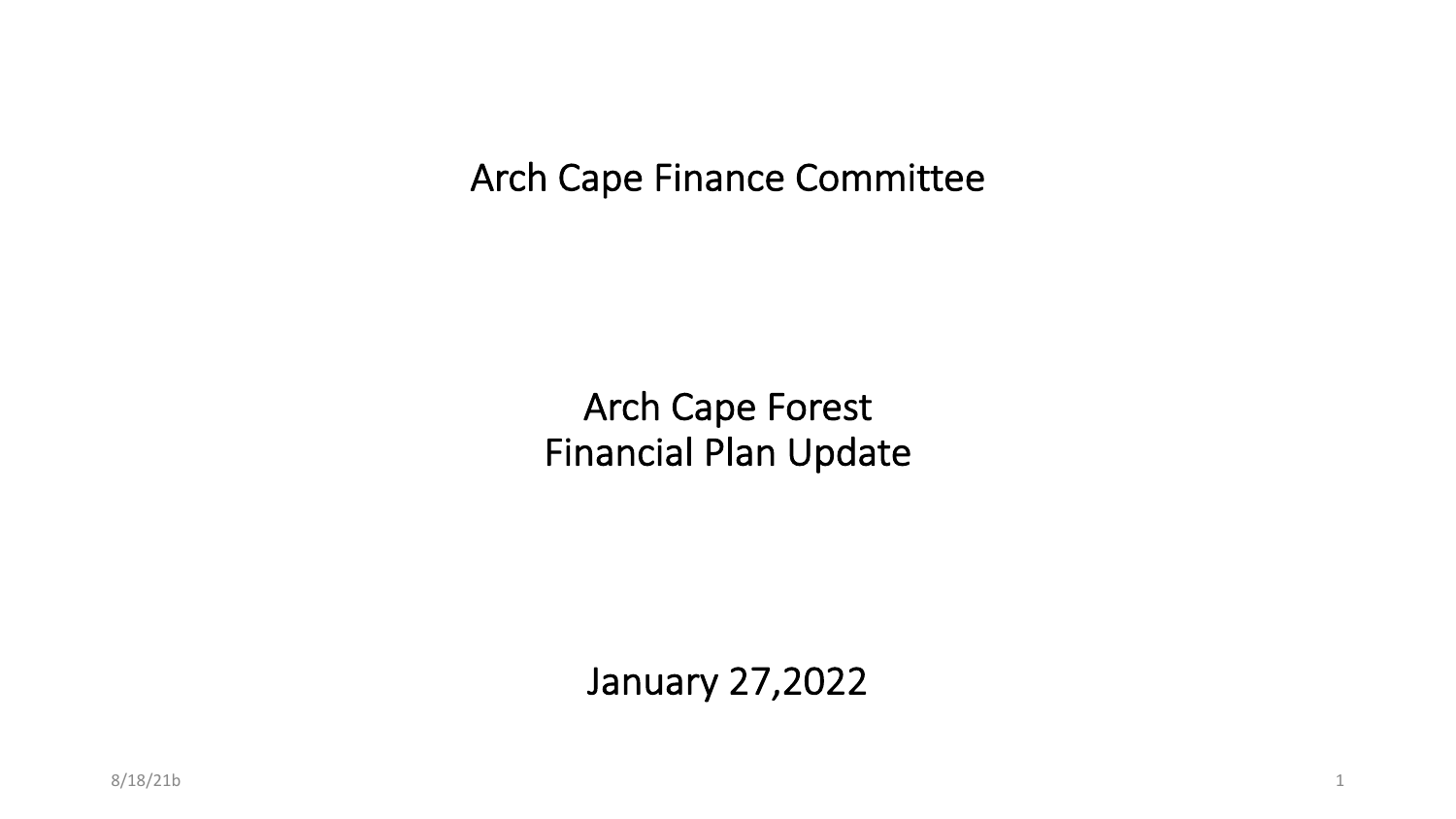# Arch Cape Water District Finance Committee Financial Plan Update

**Approach:**

- Baseline is August 2021 "**6 Harvest**" plan Reviewed with ACWD Board on August 20,2021
- Revised assumptions include:
	- Purchase price: \$4.69 million
	- Tax Levy: 5 year levy (starting in 2043) … \$68K per year revenue
	- Initial timber harvest:
		- moved from 2024/2026 to 2023/2024 … single contract (2 yr timeframe)
		- to minimize risk of completing activity prior to 12/2026
		- eliminated cable logging …. Reduces board feet harvest 60% & timber revenue 40%
	- One-time Expenses:
		- reduced \$ 100K implementation expense to \$40K
		- Contingency reserve of \$ 30K added
	- Recurring costs:
		- Forester: reduced recurring cost 50% during hibernation period
- $_{8/18/21b}$  years with planned harvest  $_{2}$ - Property management: reduced recurring cost 50% during hibernation period except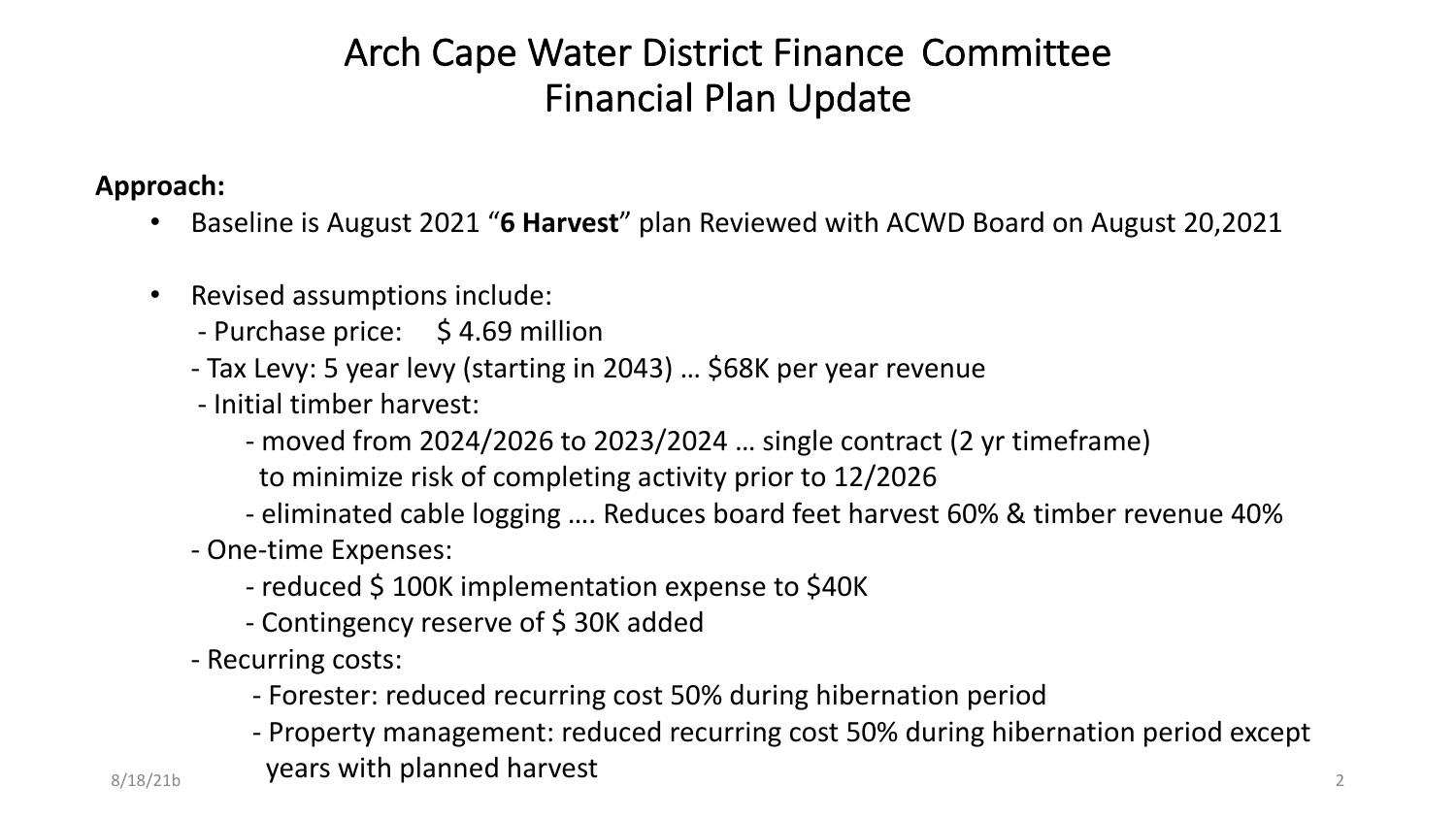## Summer 2021 Current

|                                                                                                            | <b>6 Harvests</b>                                                         |
|------------------------------------------------------------------------------------------------------------|---------------------------------------------------------------------------|
| <b>Harvest Years</b>                                                                                       | 2024,2026, 2050,<br>2055, 2060, 2065                                      |
| <b>Type of Logging</b>                                                                                     | <b>Ground and Cable</b><br>Logging                                        |
| <b>Deferred Road</b><br><b>Maintenance</b><br><b>Work on 8.9</b><br><b>Miles of the</b><br><b>Mainline</b> | <b>Heavy</b>                                                              |
| <b>Decommission</b><br><b>Roads</b>                                                                        | 2.92 miles                                                                |
| <b>Ongoing Road</b><br><b>Maintenance</b>                                                                  | 12.7 miles                                                                |
| <b>Mgmt Planning</b>                                                                                       | <b>Minor Update</b><br>every 5 years<br><b>Major Revision</b><br>every 10 |
| <b>Inventory</b>                                                                                           | Update every 5<br>years                                                   |

|                                                                                                     | <b>6 Harvests</b>                                                         |
|-----------------------------------------------------------------------------------------------------|---------------------------------------------------------------------------|
| <b>Harvest Years</b>                                                                                | 2023, 2024, 2050,<br>2055, 2060, 2065                                     |
| <b>Type of Logging</b>                                                                              | Ground                                                                    |
| <b>Deferred Road</b><br><b>Maintenance</b><br>Work on 8.9<br><b>Miles of the</b><br><b>Mainline</b> | Heavy                                                                     |
| <b>Decommission</b><br><b>Roads</b>                                                                 | 2.92 miles                                                                |
| <b>Ongoing Road</b><br><b>Maintenance</b>                                                           | 12.7 miles                                                                |
| <b>Mgmt Planning</b>                                                                                | <b>Minor Update</b><br>every 5 years<br><b>Major Revision</b><br>every 10 |
| <b>Inventory</b>                                                                                    | Update every 10<br>years                                                  |

Ver: 012722a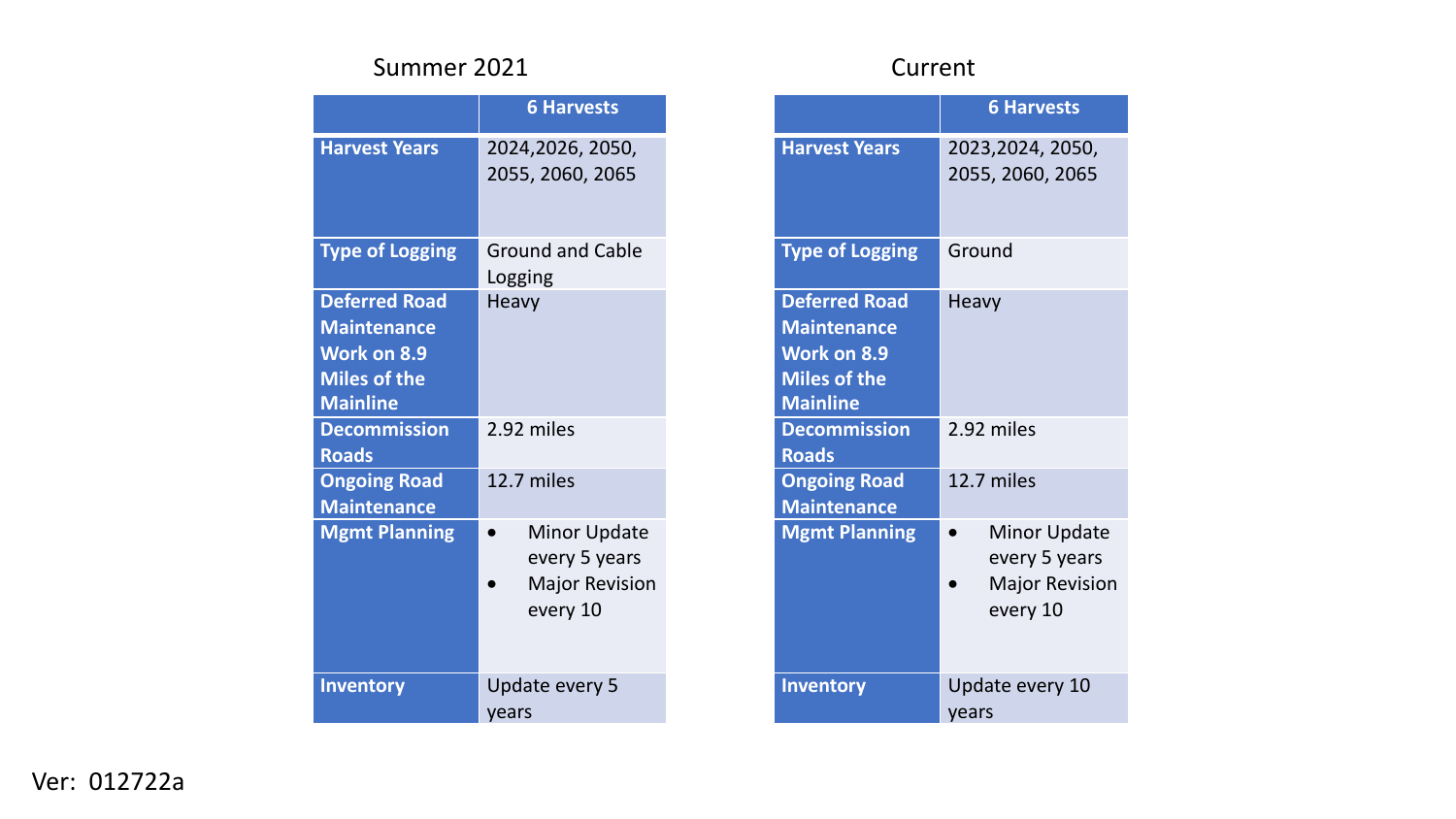## Arch Cape Water District Finance Committee Financial Plan Update – Updated Assumptions

Purchase price (000's) **6.1 and 5.350** \$4,690 Appraisal

**Aug 2021 Now**

**Initial harvest timber revenue (000's) \$ 1,017 \$ 567 Eliminate cable logging** 

**Operating Cost Assumptions**

|                                                                  | <b>6 Harvests</b><br>2021 | 6 Harvests -<br>2022 |
|------------------------------------------------------------------|---------------------------|----------------------|
| <b>One Time Expense</b>                                          |                           |                      |
| <b>Best Estimate Amount</b>                                      |                           |                      |
| Federal Audit (FLP)                                              | 5,000<br>\$               | \$<br>5,000          |
| Implementation Planning & Sys Develpment                         | Ś<br>100,000              | Ś                    |
| Certification - Initial                                          | Ś<br>10,000               | Ś<br>10,000          |
| Deferred Road Maintenance                                        | Ś<br>150,000              | Ś<br>150,000         |
| Timber Stand Improvement - Young & Old                           | Ś<br>226,478              | Ś<br>226,478         |
| Signage - 2 signs                                                | Ś<br>500                  | Ś<br>500             |
| Building 2 fire command/control centers                          | Ś<br>7,000                | \$<br>7,000          |
| <b>Decommissioning Roads</b>                                     | Ś<br>73,000               | ś<br>73,000          |
| Forest Management Plan Update and Outreach                       | Ś                         | ś<br>40,000          |
| Contingency                                                      |                           | ś<br>30,000          |
| <b>TOTAL</b>                                                     | Ś<br>571,978              | Ś<br>541,978         |
| Annualized Operating Expenses - Infrastructure (in 2021 dollars) |                           |                      |
| Audit, Admin, Legal, Insurance, ODF Patrol                       | 12,649<br>\$              | Ś<br>12,649          |
| Forester                                                         | Ś<br>12,969               | ś<br>6.928           |
| Property/Project Management                                      | Ś<br>12,969               | Ś<br>7,519           |
| Roads Maintenance                                                | Ś<br>25,400               | Ś<br>25,400          |
| Certification                                                    | Ś<br>1,200                | Ś<br>1,200           |
| Management Planning                                              | Ś<br>2.727                | Ś<br>2.727           |
| Inventory                                                        | Ś<br>2,727                | Ś<br>1,364           |
| Invasive Plant Mitigation                                        | \$<br>2,000               | \$<br>2,000          |
| <b>TOTAL</b>                                                     | Ś<br>72,641               | Ś<br>59,787          |
| Updated amount                                                   |                           |                      |
| New Item                                                         |                           |                      |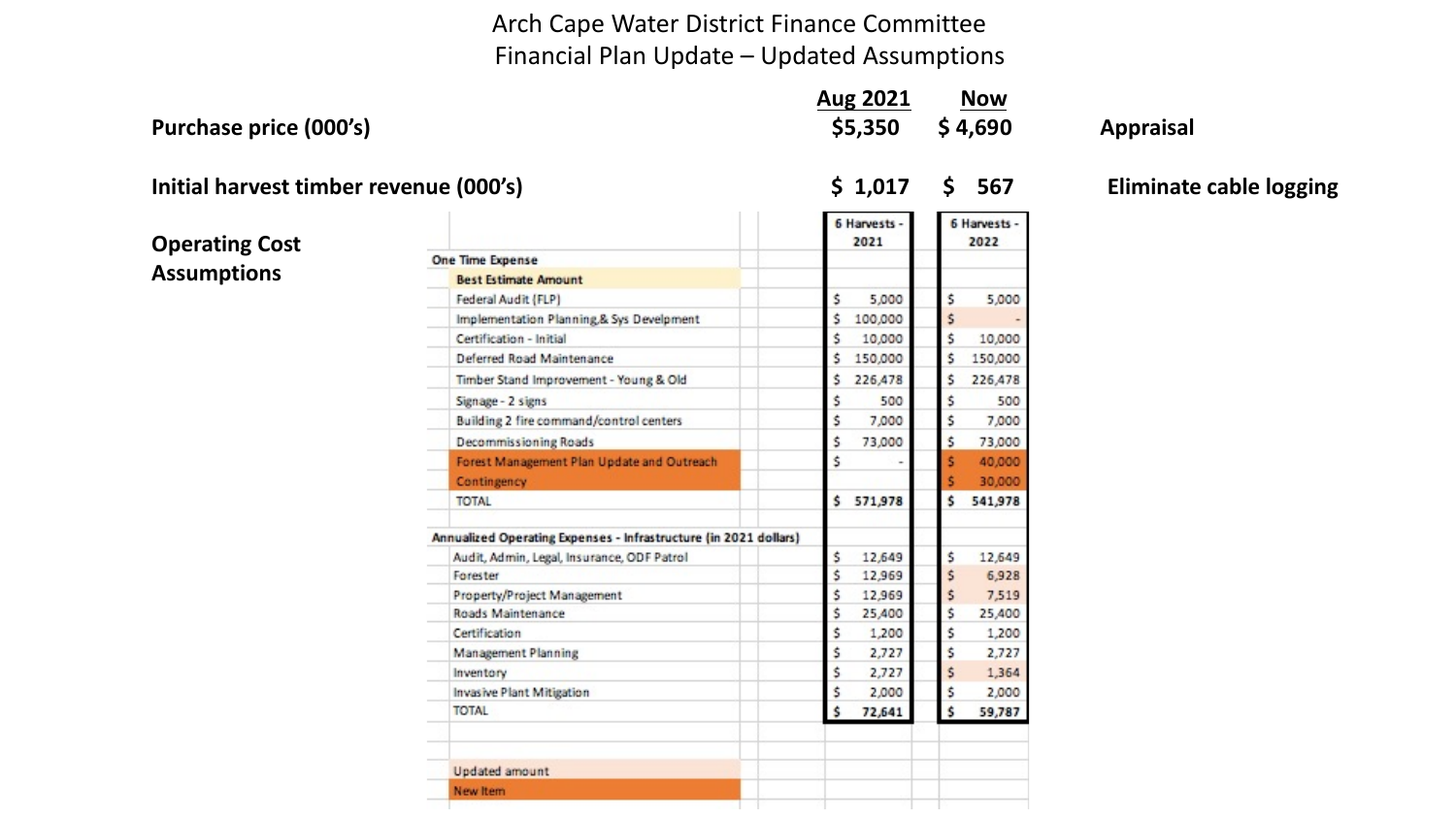# Arch Cape Water District Finance Committee Financial Plan Update (\$ in 000's)

# **Purchase Funding:**

| Purchase price | \$4,690 |
|----------------|---------|
|----------------|---------|

| FLP grants            | 3,500 |
|-----------------------|-------|
| <b>Clatsop County</b> | 250   |
| Option fee            | 10    |
| <b>Bus Oregon</b>     | 930   |

# **All scenarios assume local match (\$ 1.167 M) obtained via NCLC easement**

## **Remaining available funding (post purchase):**

| <b>Bus Oregon</b>        | 1,070 |
|--------------------------|-------|
| <b>Private donations</b> | 500   |
| Total remaining funds    | 1,570 |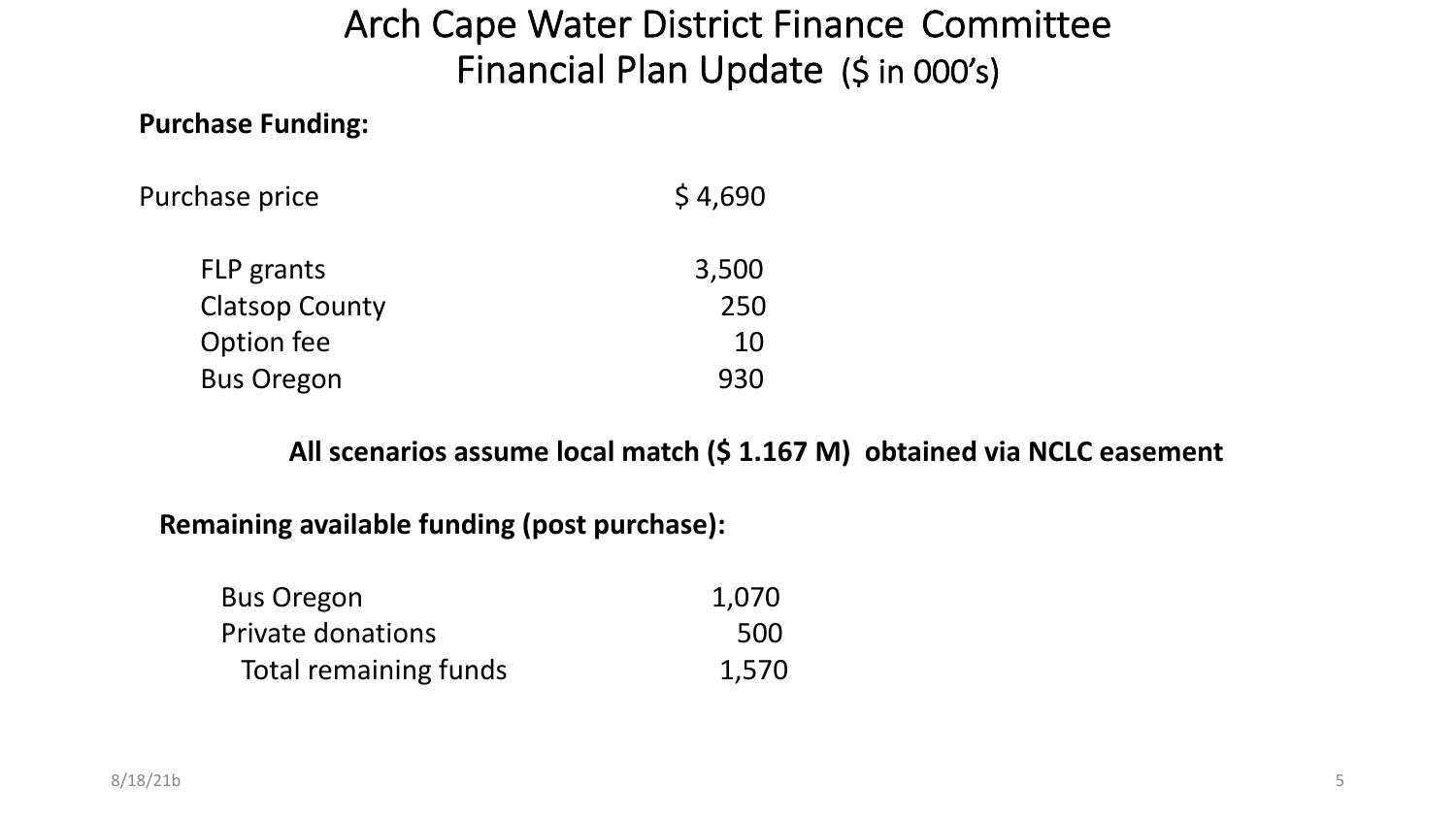# **Business Oregon (ARPA) Remaining Fund Use**

|   |                                                     | ARPA with 5 yr<br>Levy |
|---|-----------------------------------------------------|------------------------|
|   |                                                     | $Yrs$ 0-5              |
|   |                                                     | FY 2021-2027           |
|   | TOTAL ARPA FUNDING AVAILABLE                        | \$1,070,000            |
|   | TOTAL ARPA FUNDING APPLIED                          | \$1,070,000            |
|   | Log Sales - Net Revenue                             | 566,828                |
|   | <b>Logging Costs</b>                                | (464,075)              |
|   | Roads & Landing Costs                               | (68,064)               |
|   | <b>Foresty Costs</b>                                | (61, 877)              |
|   | <b>Replanting Costs</b>                             | (36, 164)              |
|   | Taxes                                               | (12, 642)              |
|   | <b>Hauling Costs</b>                                | (362, 468)             |
|   | Timber-Stand-Improvement-Costs                      | (37, 126)              |
|   | Total Costs Anticipated to be Qualified for ARPA    | (630, 180)             |
|   | <b>Actual Costs Offset by ARPA Funds</b>            | 528,022                |
|   | <b>One Time Expense</b>                             |                        |
|   | Federal Audit (FLP)                                 | (5,000)                |
|   | Implementation Planning, Systems Setup & Mgmt       |                        |
|   | Certification - Initial                             | (10,000)               |
|   | Deferred Road Maintenance (8.9 miles mainline)      | (150,000)              |
|   | Timber Stand Improvement - Young                    | (127.854)              |
|   | Timber Stand Improvement - Old                      | (98, 624)              |
|   | Forest Management Plan Update and Outreach          | (40,000)               |
|   | Contingency                                         | (30,000)               |
| + | Signage - 2 signs                                   | (500)                  |
| ÷ | Building 2 fire command/control centers             | (7,000)                |
|   | Decommissioning Roads (2.92 Miles)                  | (73,000)               |
|   | Total Expenses Anticipated to be Qualified for ARPA | (541, 978)             |
|   | One Time Expenses - Offset by ARPA Funds            | 541,978                |
|   | <b>TOTAL - One Time Expenses</b>                    |                        |

Cost elements considered not viable for Bus Oregon Funds use

#### Ver: 012722a